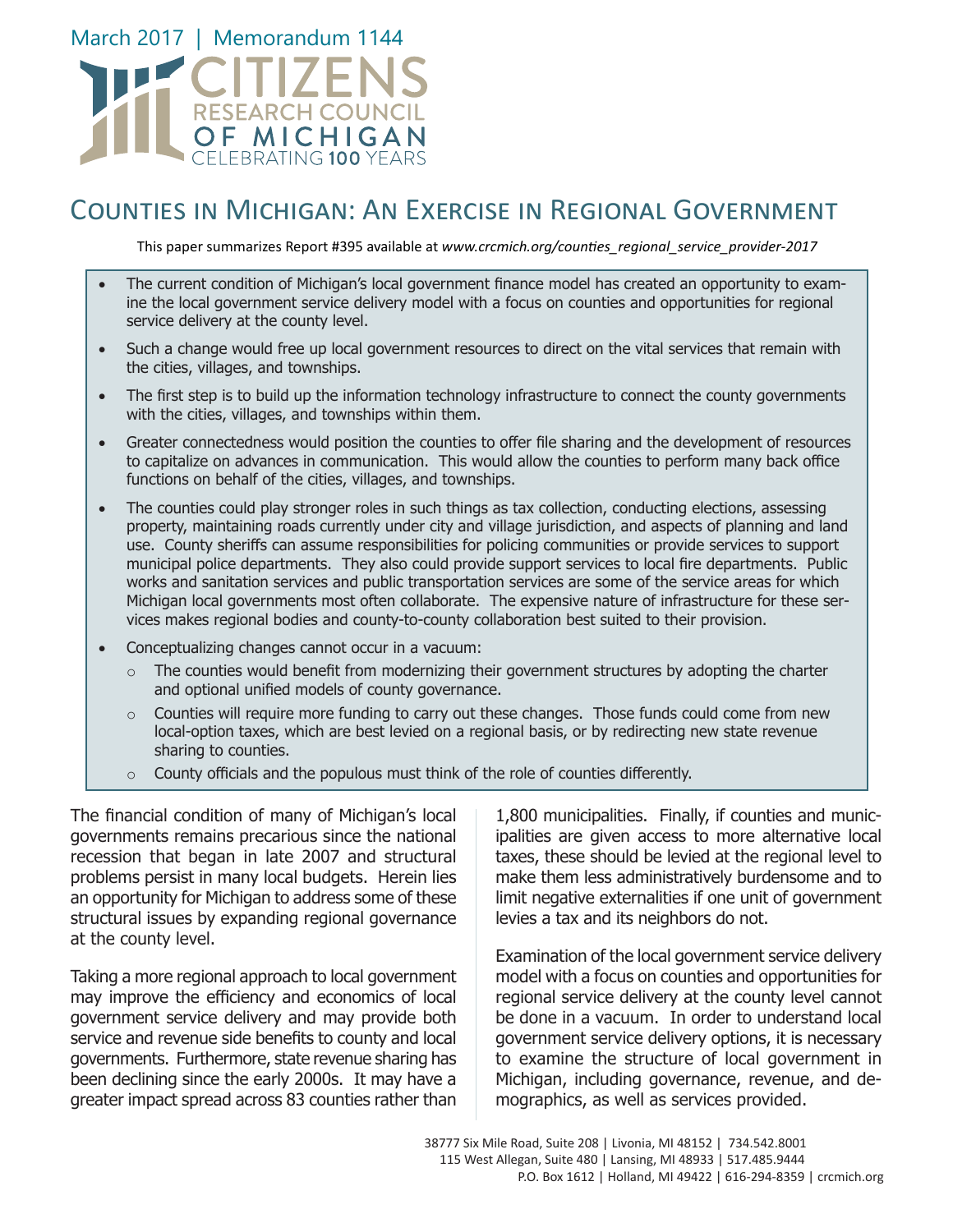Part of the process of evaluating cost drivers as local governments seek opportunities for savings is an assessment of the services that must be provided and the services for which they have the latitude to cut. Because there is wide variance between Michigan's most populous local governments and the least populated entities, as well as among those serving urban or rural communities, such an assessment does not identify the same services for all governments.

Many of the services provided and functions performed by counties are mandated by the state constitution. Several other services, provided by counties and municipal governments, can be considered core services that must performed as part of business or general government operations. Mandated county services include record keeping by the county clerk, tracking property transactions by the register of deeds, treasury, criminal prosecution, and court operations. Core services would include elections, tax collection, human resources, information technology, and jail functions, among others.

Another set of services can be considered essential. While not mandated by the constitution or state law,

## Opportunities for Change

Any approach at regional governance has to understand and appreciate the population and community variance among counties. County government will not be better utilized by crafting a uniform plan to be carried out by every county; it will require allowing counties to tailor the assumption of service responsibilities and collaboration to meet their residents' and local municipalities' needs, as well as the counties' abilities.

For most of Michigan's history, the counties were tied in their governance to the cities and townships within them. That tie was broken more than 50 years ago when federal court cases concerning the "one person, one vote" provisions in the U.S. Constitution caused changes to county government. County governance

efforts to facilitate economic development or to accommodate the needs of dense populations suggest that the local governments cannot escape the need to provide certain services. Planning and zoning, public works and infrastructure, sanitation and landfill, and environmental services are all essential services that local governments must provide to attract residents and businesses, especially in urban areas.

Public safety services – police, fire, emergency medical services, and dispatch – fall somewhere between these first two categories. While not mandated by the state constitution explicitly, counties are required to have elected county sheriffs and cities and villages are required to provide for the public safety and peace. Plus, people generally want to live in places where police and fire protection is provided and emergency medical services are not far off.

That leaves only a handful of services  $-$  e.g., parks and recreation, libraries, economic development – that can be considered secondary or discretionary. These are not major cost centers. The reduction of commitment to these services will not fix a municipal budget.

started out as a regional exercise in intergovernmental cooperation, but has now evolved into more of a stand-alone government.

It is recommended that new ties between the counties and their local governments be created. These would be based more on the economics of service delivery than on inserting local government officials into the county governance structure as was done previously in Michigan. It is recommended that counties be positioned as the support system capable of providing services, performing functions, and facilitating cooperation that will enable cities, villages, and townships to concentrate their efforts on developing the identity and place making that will attract people and businesses.

TERENCE M. DONNELLY, Chair ALEKSANDRA A. MIZIOLEK, Vice Chair KELLY ROSSMAN-MCKINNEY, Treasurer LAURA APPEL BETH A. BIALY MICHAEL G .BICKERS

Citizens Research Council of Michigan Board of Directors LAWRENCE N. BLUTH DANIEL DOMENICUCCI RANDALL W. EBERTS SHERRIE L. FARRELL RICHARD A. FAVOR, JR. JOHN J. GASPAROVIC

JUNE SUMMERS HAAS DAVID R. HAY MARYBETH S. HOWE GORDON KRATER WENDY LEWIS JACKSON WILLIAM J. LAWRENCE III

MICHAEL P. MCGEE PAUL R. OBERMEYER JULIE RIDENOUR JAY RISING MILT ROHWER CAMILO SERNA

CAROLEE K. SMITH CHRISTINE MASON SONERAL KATHLEEN WILBUR LARRY YACHCIK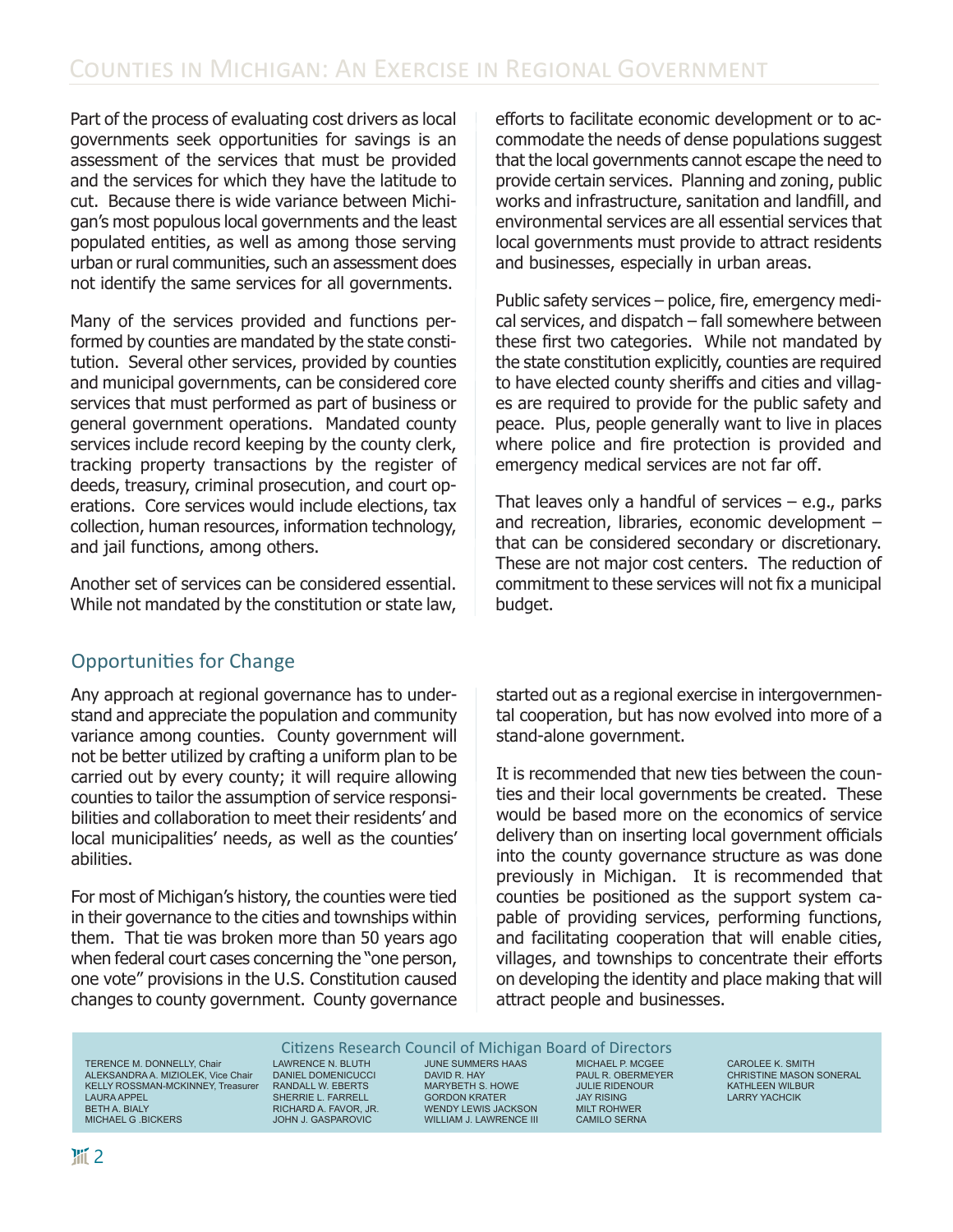Counties, as a regional form of governance, are well suited to provide services to residents of smaller municipalities and to partner with larger municipalities to maximize the economies of scale so services can best be provided to benefit residents. Opportunities exist for counties to expand vertical collaboration (i.e., collaboration between different levels of government) to their constituent cities, villages, and townships because many of the functions performed by municipalities are also performed by county governments. Efforts could be made to promote counties as providers of services that require technical expertise and that could benefit from regional provision. Opportunities also exist for counties to bring together their constituent cities, villages, and townships to find the optimal ways to provide services that require a large investment in capital (e.g., land, buildings, vehicles, or equipment) in their communities and region.

The Research Council has identified a number of local government service areas that could benefit from county provision in some form.

**Information technology services.** Efforts to better enable county governments to serve their local governments, and to absorb responsibility for some services that will alleviate the financial pressures on the local governments, must start with information technology services.

By connecting each county to its local governments in a virtual sense, the counties would be positioned to offer file sharing and the development of resources to capitalize on advances in communication. By establishing the technological connections and capabilities, the counties would be positioned to assist in or provide a number of functions on behalf of the municipal governments.

**Administration and general government services** include human resources, fiscal services, and document services. Human resource services include personnel, payroll and benefits, and training and professional development. Counties, which have to provide these services for their own employees, could house the employees with the requisite skills to provide these services to local units of government throughout each county.

Fiscal services include accounting, treasury, purchasing, and financial record keeping services. As with human resources, consolidation of accounting services at the county level could capitalize on the employment of skilled accountants necessary to maintain financial records. County level treasury and purchasing functions could assist local units as well.

Document services include printing, archiving, and destroying government documents and records. The ability to perform this function would require installation of high-speed Internet access linking all government buildings throughout the county and adequate computer capabilities at the county level. Having immediate access to many of the local government records can make the county officials better at their tasks while reducing the costs for the local governments.

**Tax collection** at the county level would simplify the collection and distribution of taxes from over 1,500 units of government performing this function to 83 counties performing this function. Counties collect property taxes in 45 states.<sup>1</sup>

**Elections** at the county level would not diminish the local nature of the voting process; each local unit would still be divided into precincts, with a polling place convenient to most households. Such a transfer would consolidate the duplicative tasks that occur in each city and township into a single bureaucracy and bring more uniformity to the process.

**Property assessing** at the county level would eliminate the need for county equalization, would benefit from the economies of skill inherent by hiring county-level assessors with certification to appraise complicated properties, and would equip the local governments with the requisite sophistication to defend assessing practices at the tax tribunal.

**Road maintenance.** Because so many of Michigan's cities and villages are small in geographic size and in the populations served, keeping this capital intensive service at the most local level builds a level of duplication and inefficiency into the system.

<sup>1</sup> Griffith, Joel; Harris, Jonathan; and Istrate, Emilia; National Association of Counties. Policy Research Paper Series No. 5: Doing More with Less, State Revenue Limitations and Mandates on County Finances, November 2016.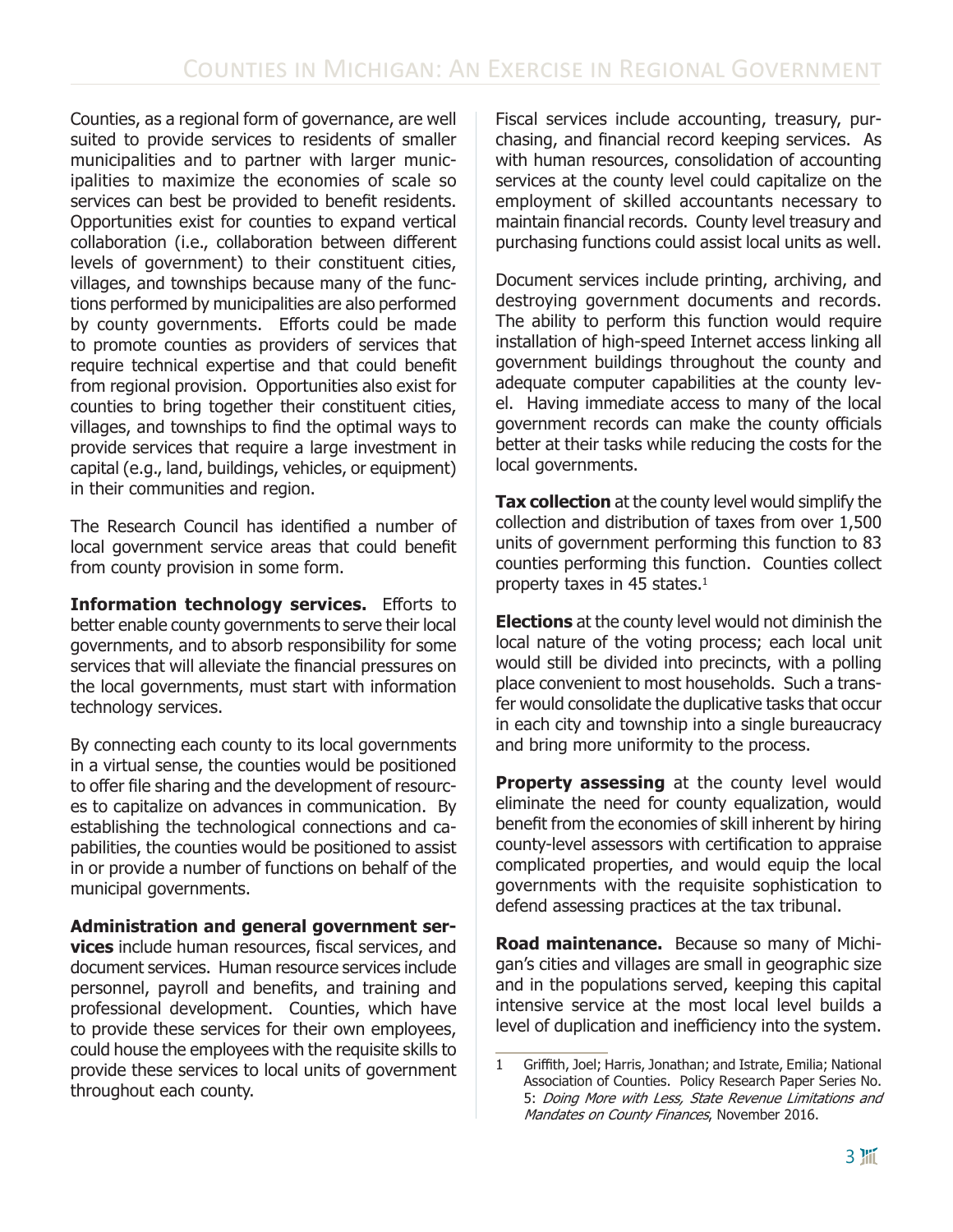Moving responsibility to the county level would better use the resources needed to maintain the roads and the engineers needed to plan the work.

**Public safety services.** Michigan has built a level of duplication into police protection by providing for state police, county sheriffs, and city, village, or township police departments. County sheriffs can provide police services for communities that wish to shed that service, and are in a good position to provide support services to independent municipal police departments. Counties can provide the capacity to handle all special and administrative tasks associated with operating a police department including emergency dispatch 9-1-1 services, all special units, public safety purchasing, emergency and disaster response planning, and hazardous material handling.

Counties could also explore the ability to provide similar support for municipal fire departments. It is not necessarily recommended that counties get involved in fighting fires, but that they provide necessary support services and specialized services (e.g., fire investigations) so that municipal fire departments can concentrate their resources on fire fighting and

## Prerequisites for Change

For such changes in service delivery provision to become widespread among Michigan counties, county commissioners and the Michigan populous will need to consider changes in both the culture of county government and the governance structure of counties. Much could be gained by changing the thinking of counties from stand-alone entities to multi-purpose function providers for their local units. Strong county leadership will be needed to gear county services to benefit the local governments and let the local governments know that the county governments are amenable to working with them to achieve savings.

Although the charter and optional unified models of county governance have long been available, Michigan still has 79 of the 83 counties organized as general law counties. This organizational model means that these counties do not have the latitude to undertake activities and services without state legislative authorization. County government needs strong direction in order to be an effective regional leader and unifier.

fire prevention.

**Planning and land use.** Local governments often cling tightly to planning and zoning responsibilities because they help to determine the character of a community, but related services such as building inspection services, community and economic development services, issuing permits, and code enforcement could be done by the counties. Counties could also help to facilitate regional planning that could benefit all local governments within a region.

**Public works and sanitation services** include governmental services for which Michigan local governments most often collaborate. The expensive nature of the infrastructure to move and treat water makes regional bodies best suited to their provision.

**Public transportation.** Counties may have a role in assessing and providing public transportation needs for all county residents, even those that live outside of a central city. Public transportation is an area where counties can benefit from county-to-county collaboration.

With each of these services and functions policymakers have to consider how the county role, either as a service provider or as a collaborator with the local governments, is to be funded. If these are to remain local government responsibilities for which they seek economies through collaboration, then the cost of the services and the financial plight of Michigan's struggling local governments is likely to change very little. On the other hand, if counties are to assume responsibility for providing certain services, and the responsibility for funding that provision, that will free up local government resources to direct on the vital services that remain with the cities, villages, and townships.

Policymakers can think about increasing the resources available to county governments to expand service delivery in two ways that are not mutually exclusive. First, they can authorize the levy of taxes other than property taxes. A recent Michigan State University paper found that counties in very few other states are as dependent on property tax revenues as are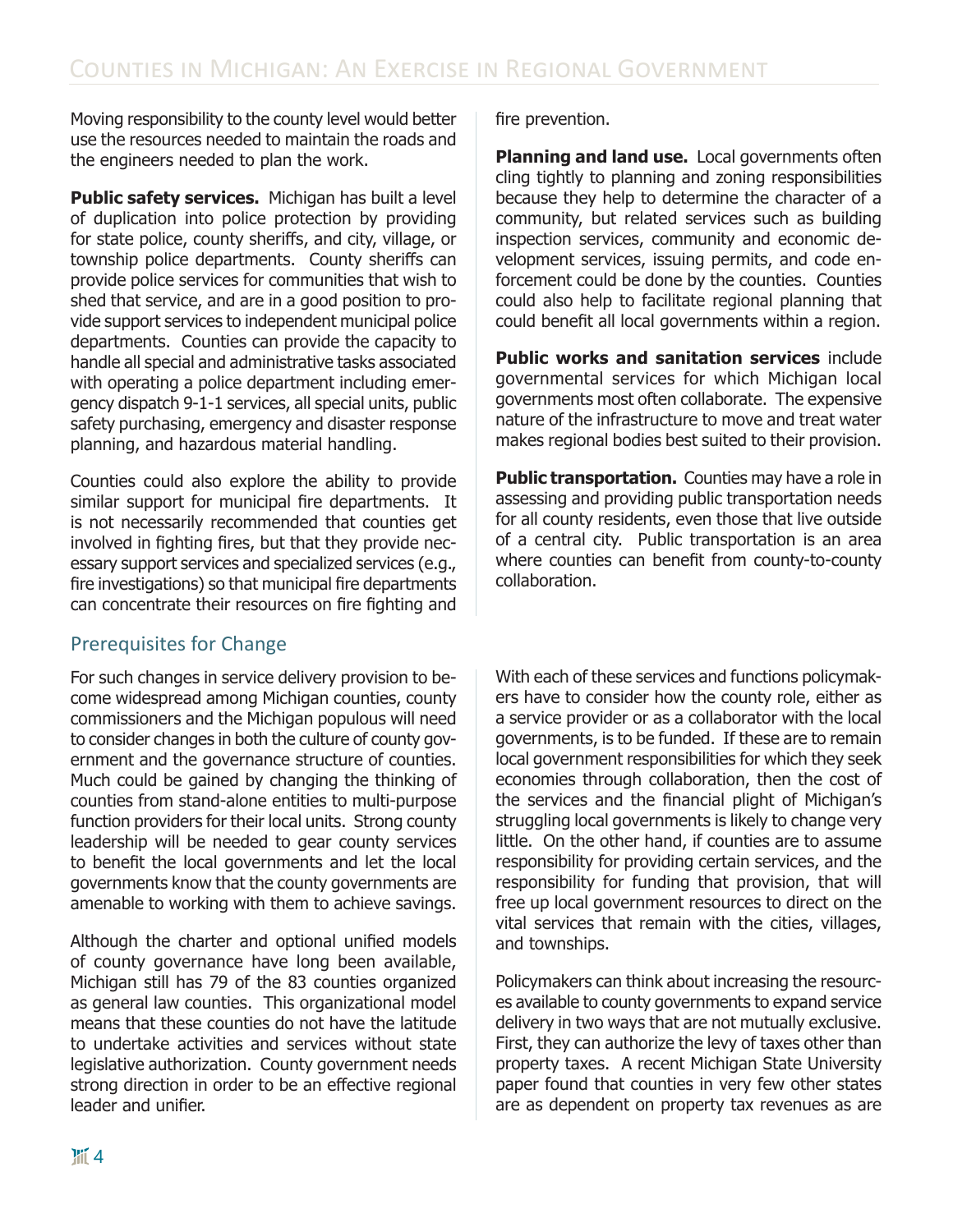the counties in Michigan.2 Other states have local-option income, sales, motor fuel, alcohol, tobacco, and public utilities taxes available. None of these are currently available to Michigan counties.

An alternative approach would be for the state to redirect state revenue sharing to counties to help them achieve economies and cost savings in the delivery of local government services. Counties currently receive state revenue sharing, but the distribution is

## Conclusion

Local governments in Michigan have faced years of declining resources and growing expenditure pressures. These years have been marked by increased efforts at collaboration, service and expenditure cuts, and increases in local source revenue options. Local governments still face a structural issue in that their ongoing revenue is not sufficient to meet growing expenditure pressures. One potential structural solution is to move more local government services to the county, or regional, level rather than continuing to provide them at the most local level.

The Research Council, through years of research into local government service delivery, has identified a number of services that counties could play a bigger role in providing.

done on a per capita basis that sends funding to some counties that have sufficient tax base to fund services from their own resources and does not send enough funding to other counties with insufficient tax bases to fund services without levying taxes at artificially high rates. Additional revenue sharing dollars sent to counties and distributed in a fashion that recognizes variances in fiscal capacity among the counties would help to enhance the roles counties play.

Before counties can meet additional service delivery and cooperation facilitation needs, some basic issues in county governance, resources, and service delivery need to be addressed. First, most counties could benefit from modernizing their government. Second, counties need resources to meet additional needs. Third, officials in county government and administration need to change their mindset from one of a stand-alone county government and simple provider of some state and local services, to one of a provider of services to their local municipalities and a regional unifier.

Counties in Michigan are not uniform and have many differences in size and population, urban versus rural makeup, revenue levels and sources, and expenditure levels and needs. The Research Council is not advocating a one-size-fits-all solution to regional government in Michigan, but rather a move to thinking of local government more in terms of the region and what county government can do in a more effective and economical manner than a city, village, or township can do.

<sup>2</sup> Robert Kleine, Michigan State University, County Revenue Options, http://msue.anr.msu.edu/uploads/resources/pdfs/ County\_Revenue\_Options\_October\_2016.pdf, November 2016.